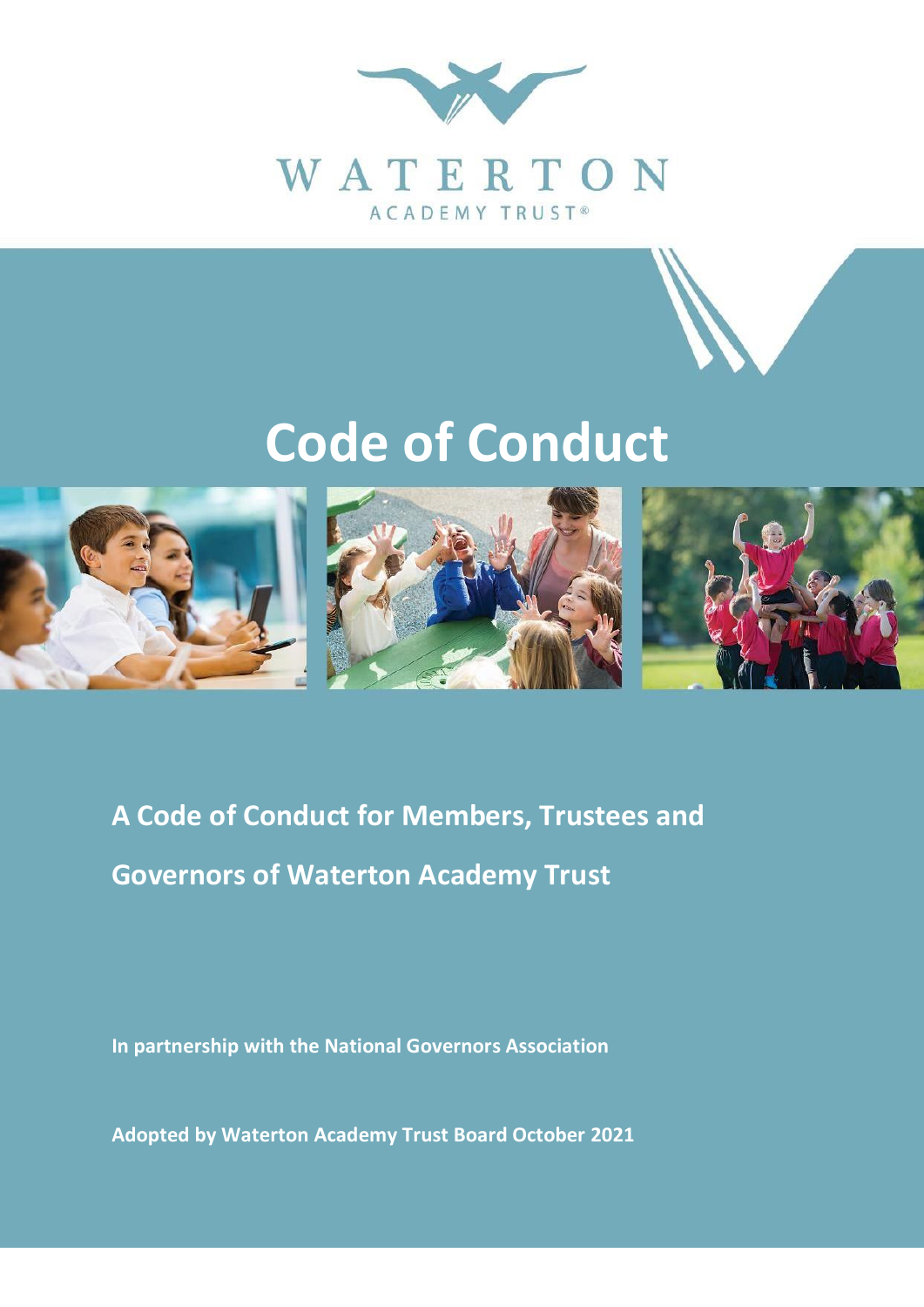This code sets out the expectations on and commitment required from Members, Trustees and Governors in order for each Board / Committee to properly carry out its work within the school/s and the community. This code applies to all levels of Trust governance and should be read in conjunction with the WAT Governance Handbook, Articles of Association, Scheme of Delegation and relevant law.

Once this code has been adopted by the governing board, all members agree to faithfully abide by it.

Where options are given (e.g. school/trust) please consider the option that best describes the role that you are playing within Waterton Academy Trust.

#### **As Trustees / Governors, we will focus on our strategic functions:**

- 1. Ensuring there is clarity of vision, ethos and strategic direction.
- 2. Holding executive leaders to account for the educational performance of the organisation and its pupils and the performance management of staff.
- 3. Overseeing the financial performance of the organisation and making sure its money is well spent.
- 4. Ensuring the voices of stakeholders are heard.

# **As individuals on the board (or Academy Standards Committee) we agree to:**

# **Fulfil our role & responsibilities**

- 1. We accept that our role is strategic and so will focus on our core functions rather than involve ourselves in day to day management.
- 2. We will fulfil our role and responsibilities as set out in our scheme of delegation.
- 3. We will develop, share and live the ethos and values of our school/s.
- 4. We agree to adhere to school/trust policies and procedures as set out by the relevant governing documents and law.
- 5. We will work collectively for the benefit of the school/s.
- 6. We will be candid but constructive and respectful when holding senior leaders to account.
- 7. We will consider how our decisions may affect the school/s and local community.
- 8. We will stand by the decisions that we make as a collective.
- 9. Where decisions and actions conflict with the Seven Principles of Public Life or may place pupils at risk, we will speak up and bring this to the attention of the relevant authorities.
- 10. We will only speak or act on behalf of the board if we have the authority to do so.
- 11. We will fulfil our responsibilities as a good employer, acting fairly and without prejudice.
- 12. When making or responding to complaints we will follow the established procedures.
- 13. We will strive to uphold the school's / trust's reputation in our private communications (including on social media).
- 14. We will not discriminate against anyone and will work to advance equality of opportunity for all.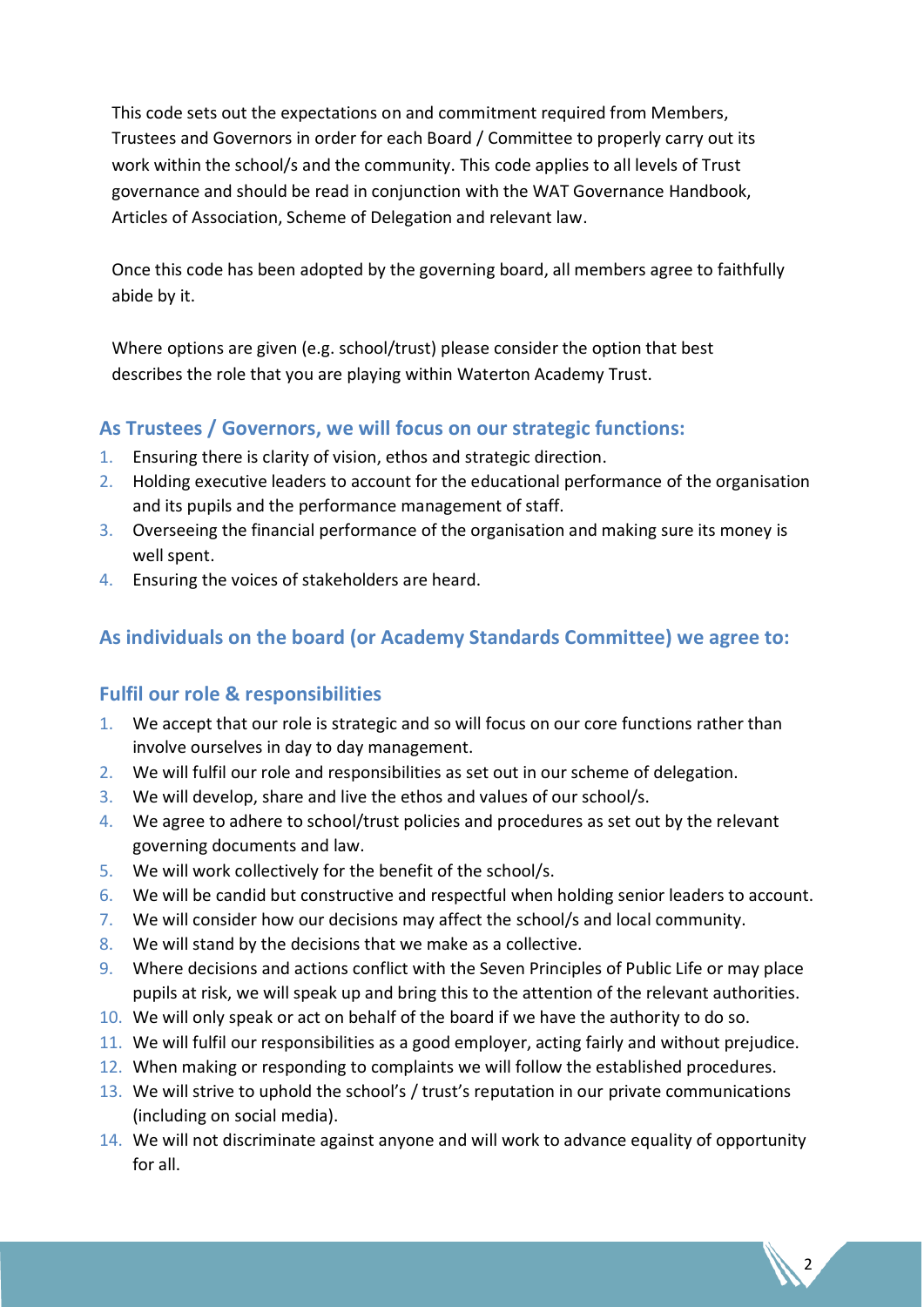#### **Demonstrate our commitment to the role**

- 1. We will involve ourselves actively in the work of the board, and accept our fair share of responsibilities, serving on committees or working groups where required.
- 2. We will make every effort to attend all meetings and where we cannot attend explain in advance why we are unable to.
- 3. We will arrive at meetings prepared, having read all papers in advance, ready to make a positive contribution and observe protocol.
- 4. We will get to know the school/s well and respond to opportunities to involve ourselves in school activities.
- 5. We will visit the school/s and when doing so will make arrangements with relevant staff in advance and observe school and board protocol.
- 6. When visiting the school in a personal capacity (i.e. as a parent or carer), we will continue to honour the commitments made in this code.
- 7. We will participate in induction training and take responsibility for developing our individual and collective skills and knowledge on an ongoing basis.
- 8. We will conduct ourselves in the same way in a virtual meetings as when attending in person, including attending with video and audio on (where possible) and following all set procedures.

### **Build and maintain relationships**

- 1. We will develop effective working relationships with school leaders, staff, parents and other relevant stakeholders from our local community/ communities.
- 2. We will express views openly, courteously and respectfully in all our communications with board members and staff both inside and outside of meetings.
- 3. We will support the chair in their role of leading the board and ensuring appropriate conduct.

#### **Respect confidentiality**

- 1. We will observe complete confidentiality both inside and outside of school when matters are deemed confidential or where they concern individual staff, pupils or families.
- 2. We will not reveal the details of any governing board vote.
- 3. We will ensure all confidential papers are held and disposed of appropriately.
- 4. When attending meetings virtually we will be mindful of our surroundings, being aware of others overhearing the meeting particularly if discussing sensitive matters.
- 5. We will maintain confidentiality even after we leave office.

# **Declare conflicts of interest and be transparent**

- 1. We will declare any business, personal or other interest that we have in connection with the board's business and these will be recorded in the Register of Business Interests.
- 2. We will also declare any conflict of loyalty at the start of any meeting should the need arise.
- 3. If a conflicted matter arises in a meeting, we will offer to leave the meeting for the duration of the discussion and any subsequent vote.
- 4. We accept that the Register of Business Interests will be published on the school/trust's website.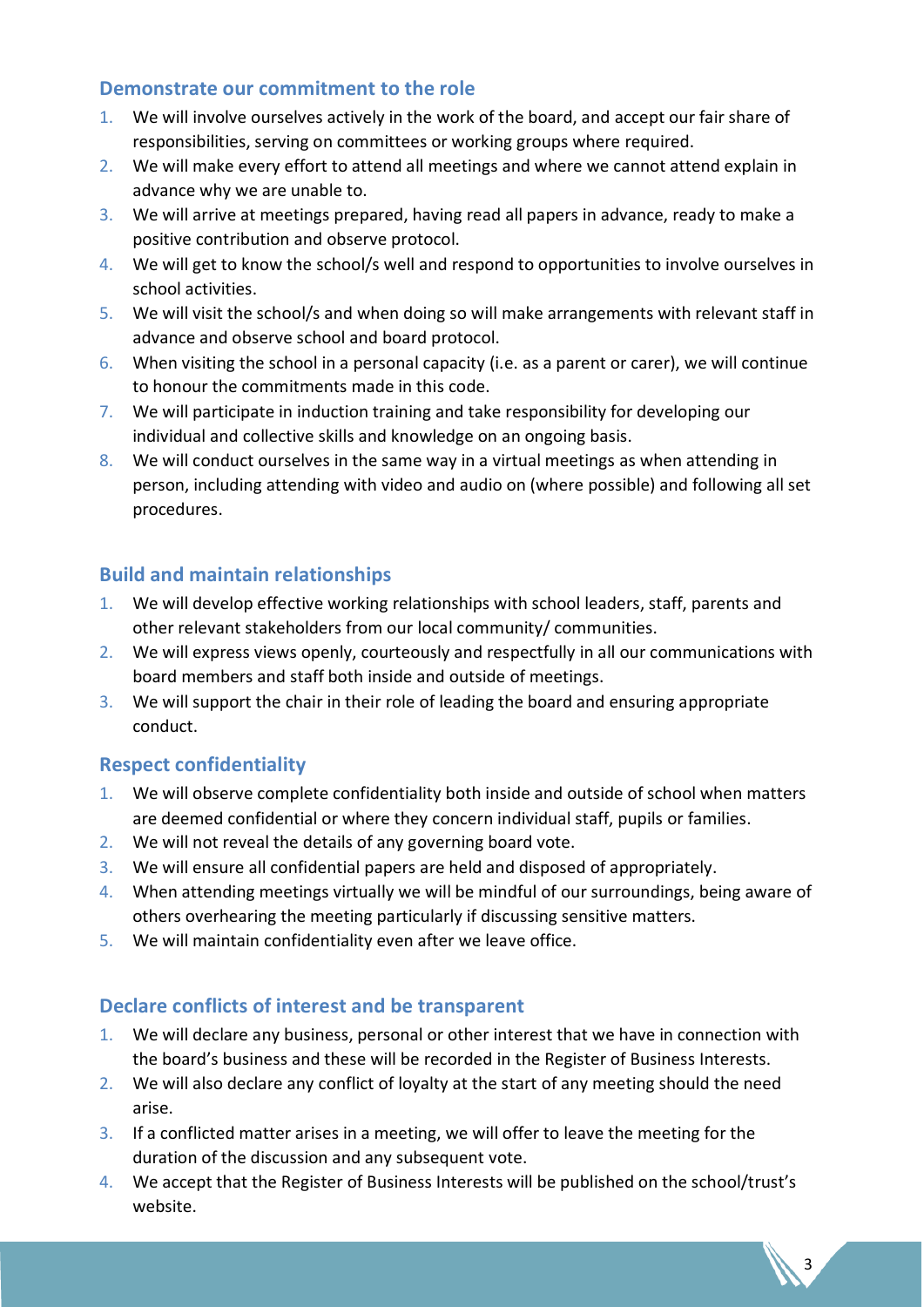- 5. We will act in the best interests of the school/trust as a whole and not as a representative of any group.
- 6. We accept that in the interests of open governance, our full names, date of appointment, terms of office, roles on the governing board, attendance records, relevant business and pecuniary interests, category of governor and the body responsible for appointing us will be published on the school's website.
- 7. We accept that information relating to board members will be collected and recorded on the DfE's national database of governors (Get information about schools), some of which will be publicly available.

#### **Breach of this Code**

- If we believe this code has been breached, we will raise this issue with the chair and the chair will investigate; the governing board will only use suspension/removal as a last resort after seeking to resolve any difficulties or disputes in more constructive ways.
- Should it be the chair that we believe has breached this code, another governing board member, such as the vice chair will investigate.

# **The role and conduct of a Parent Governor**

Parent Governors provide a vital "parental viewpoint" to the Academy Standards Committee (ASC), but it's important to remember that a Parent Governor is not a representative for parents at the school, or to be used as mechanism to address any personal concerns.

It's really important that the ASC has a range of perspectives and views which is why Parent Governors and Staff Governors are appointed, alongside Governors who are from the community, and also have a range of skills and expertise to effectively provide the support and challenge. Although elected by fellow parents or staff members, neither Parent Governors nor Staff Governors are to be a spokesperson for particular views of parents or staff. Keep the parental perspective in mind and approach all matters with the question 'What do I think as parent about this, and what may other parents think?'

A Parent Governor should work in partnership with other Governors and the senior leadership team to look at the priorities for the school and work together to raise standards and improve outcomes for all children. Every Governor has a responsibility to hold the Headteacher to account, and ask robust and challenging questions, but these must be appropriate and objective, and meetings should not be used to raise issues effecting a Governor's own child as there are policies and procedures in place for those issues to be addressed.

The role of Parent Governor can be a very rewarding one, and there are plenty of opportunities to learn new skills and work closely with a wide range of people. The experience is also good for your CV. There are however, certain formalities and duties which are required to be adhered to including this Code of Conduct, and training and development can be offered to support you in your role.